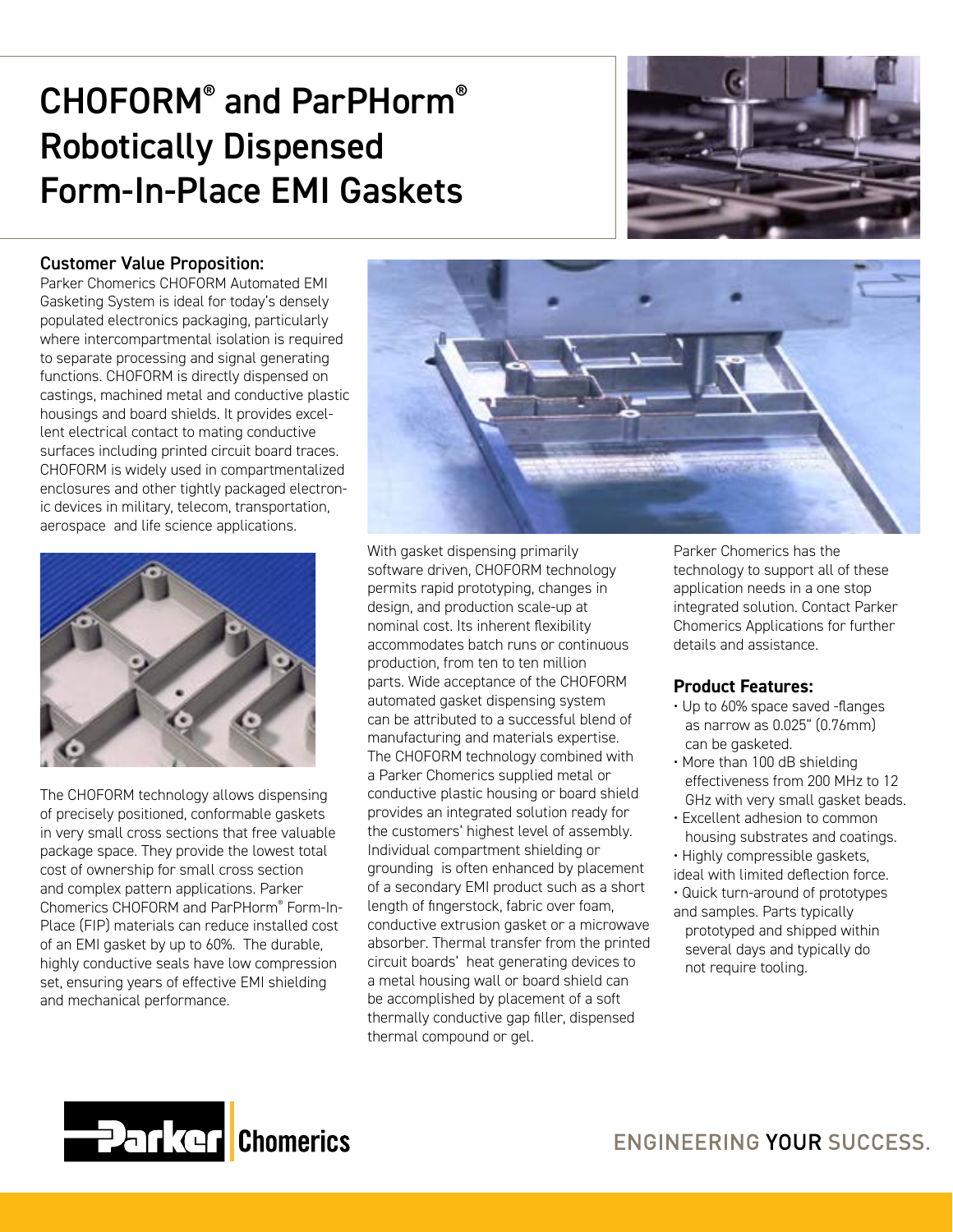**Excellent Shieiding Effectiveness**, even in small cross sections, shielding effectiveness of CHOFORM gaskets exceeds 100 dB between 200 MHz and 12 GHz. Shielding performance increases with cross sectional dimensions. Results shown for various CHOFORM materials were obtained using Parker Chomerics standard bead size of 0.034 inch high by 0.040 inch wide (0.86 mm high by 1.0 mm wide).

#### **Denser Packaging is Possible** CHOFORM gaskets can be applied to walls or flanges as narrow as 0.025" (0.76 mm), and don't require mechanical retention. Compared with groove and friction-fit designs, the positional accuracy and self adhesive properties of CHOFORM gaskets will typically save 60% or more space. This frees additional board space, and allows for smaller

overall package dimensions.

#### **Small Cross Sections, Complex Geometries** Virtually any gasket bead path can be

**Programmable in 3 Axes** Full 3-axis motion of the CHOFORM application technology accommodates uneven surfaces (with a maximum slope of 60° common in castings or injectionmolded parts. The result is enhanced control of the gasket cross section.

programmed using CHOFORM application technology. In addition to simple straight lengths, the system applies continuous 360° perimeter gaskets in combination with any required number of internal subpaths that form "T" joints wifh the perimeter seal. The system produces reliable junctions between bead paths that provide continuous EMI shielding and environmental sealing.

**Low Closure Force Not a Problem** CHOFORM gasket materials are ideal for low deflection force designs, or those whose mating surfaces have low mechanical rigidity. Nominal deflection of 30% using a mechanical compression stop is recommended. Deflection below 20% or above 40% is not recommended. An example of typical compression-deflection data for for CHOFORM materials appears in Figure 1.

#### **Gasket Application Fully**

## **Tight Dimensional Control and**

**Terminations** CHOFORM gasket beads are dispensed with an accuracy of 0.001 inch (0.025 mm), and a crosssectional height tolerance of 0.006 inch (0.15 mm). This innovative technology produces clean bead ends minimizing the "tail" characteristic of other processes. The key is precise management of flow rate of material through the nozzle, material viscosity and dispensing speed.

#### **Figure 1** Deflection vs Applied Load

#### **Note:** Gasket cross section and tolerances will vary slightly at the site of 'start' or 'stop' events in the dispense bead length.



Gasket application to sloped surfaces is fully programmable



# **Robotically Dispensed Form-In-Place EMI Gasketing**

#### **Secure Gasket Adhesion** CHOFORM gaskets

typically exhibit 4-12 N/cm of shear adhesion to a variety of common housing substrates, Including:

- cast aluminum, magnesium or zinc alloys with various platings\*
- nickel-copper plating on plastic stainless steel (300 series)
- CHO-SHIELD® 2056, 610, 2040 or 2044 conductive coatings
- Vacuum metallized aluminum

 $^*$  CrO $_{\scriptscriptstyle \cal A}$ , black chrome, black nickel, bright nickel, tin





## **High Levels of Quality Control**

Parker Chomerics has the capability to perform automated dimensional verification of gasket bead placement and height for statistical process control, using fully programmable optical coordinate measuring technology and vision systems. Electrical resistance of cured gasket material is tested with a multimeter capable of measuring to 0.001 ohm. Typical  $\mathsf{C}_{_{\sf{p}}}$  and  $\mathsf{C}_{_{\sf{pk}}}$  values are approximately1.5.



CHOFORM materials typically establish 4-12 N/cm adhesion to many substrates, including magnesium and aluminum alloys and commonly used conductive films such as Ni/Cu plating, vacuum metallized coatings and conductive paints. Producing durable, conformable gaskets, all CHOFORM materials can be applied as small as 0.034 inch high and 0.040 inch wide (0.86 mm high and 1.02 mm wide), delivering

# Cpk values >1.33.

(Exception: CHOFORM 5560 has a minimum applied height of 0.039 inch high and 0.045 inch wide (0.99 mm high and 1.14 mm wide).

Refer to Table 2a "Typical Properties of CHOFORM Materials" for all minimum and maximum bead sizes.

#### **A Choice of Materials Formulated for Automated Dispensing**

CHOFORM 5575 — One component, moisture cure silicone system, which requires a minimum cure of 18 minutes at 22°C (72°F) at 50% relative humidity. The silver-aluminum filler makes 5575 an 80 dB shielding material, while providing high corrosion resistance against aluminum.

CHOFORM 5513 — Two-component, thermal cure silicone system, which requires a minimum cure of 30 minutes at 140°C (284°F). The Ag/Cu particle filler makes 5513 a > 70 dB shielding material while also having the best adhesion to chromate coated aluminum and most other substrates.

CHOFORM 5541 — One-component, thermal cure silicone system, which requires a minimum cure of 30 minutes at 150°C (302°F). The low cost Ni/ Graphite filler makes 5541 a >65 dB shielding material while also providing a good galvanic corrosion resistant gasket when mated with aluminum for outdoor applications. 5541 has very good adhesion properties.

CHOFORM 5550 — One-component, thermal cure silicone system, which requires a minimum cure of 30 minutes a very good >90 dB shielding material at 150°C (302°F). The low cost Ni/ Graphite filler makes 5550 a >65 dB shielding material while also providing a good galvanic corrosion resistant gasket when mated with aluminum for outdoor applications. The key property in 5550 is its lower hardness than 5541, however this softer material requires a larger minimum bead size.



**ENGINEERING YOUR SUCCESS.** 



CHOFORM 5526 — One-component, room temperature, moisture cure silicone system, which requires a full cure of 24 hours at 50% relative humidity. The pure silver filler makes 5526 our best shielding material at > 100 dB, while providing a soft, low closure force gasket.

CHOFORM 5528 — One-component, room temperature, moisture cure silicone system, which requires a full cure of 24 hours at 50% relative humidity. The Ag/ Cu filler makes 5528 a >70 dB shielding material, while providing a soft, low closure force gasket.

CHOFORM 5538 — One-component, room temperature, moisture cure silicone system, which ONLY requires a full cure of 4 hours at 50% relative humidity. The low cost Ni/Graphite filler makes 5538 a >65 dB shielding material while also providing a good galvanic corrosion resistant gasket when mated with aluminum for outdoor applications. 5538 is also capable of the smallest possible bead size.

CHOFORM 5560 — One-component, thermal cure silicone system, which requires a minimum cure of 30 minutes at 150°C (302°F). The Ni/Al filler makes 5560 while also providing the best galvanic corrosion resistant gasket when mated with aluminum for even the harshest salt spray / salt fog environments.

## ENGINEERING YOUR SUCCESS.

# **Robotically Dispensed Form-In-Place EMI Gasketing**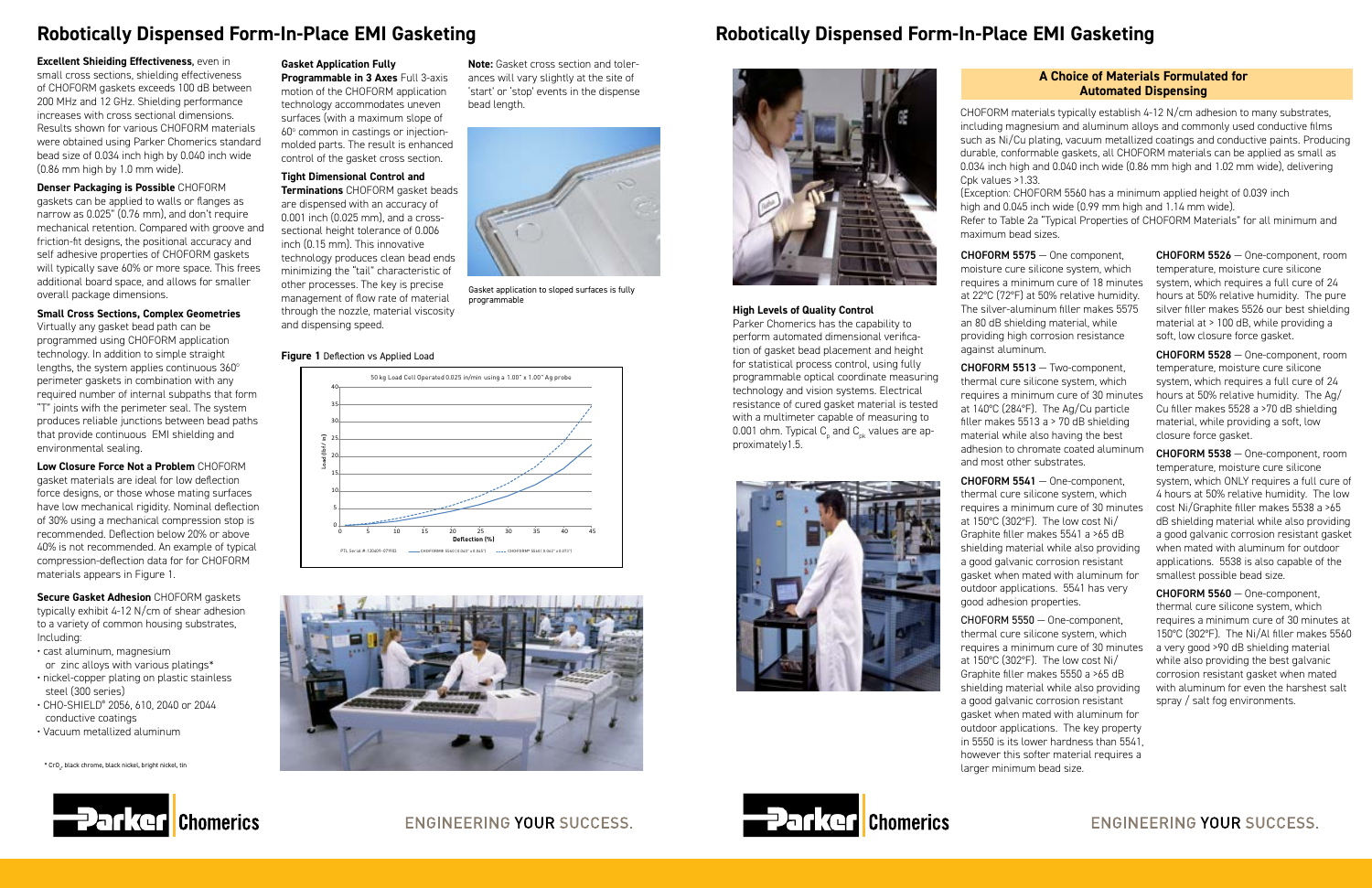# **ParPHorm Form-In-Place Sealing Compounds**

**ParPHorm** is a family of non-conductive, thermal and moisture cure, form-in-place, elastomeric sealing compounds. These silicone and fluorosilicone materials provide environmental, fluid, and dust sealing of small enclosures. The product line consists of state-of-the art compounds designed to be robotically dispensed onto small housings and then cured. Curing of the dispensed materials is done via in-line ovens at 284° F (140° C) for 30 minutes. Dispensed bead heights range from 0.018 in. (0.46 mm) to 0.062 in. (1.57 mm). Application advantages of the materials are resistance to a wide variety of fluids, excellent substrate adhesion, low hardness, and outstanding compression set properties. Refer to Table 2b.



**DESCRIPTION - Moisture Cure Materials ParPHorm 1800**

#### **DESCRIPTION - Thermal Cure Materials ParPHorm S1945** (Discontinued)

ParPHorm 1800 is a non-conductive, moisture cure, formin-place (FIP), silicone elastomer sealing material. The material provides environmental, fluid, and dust sealing of small enclosures via a compound designed to be robotically dispensed onto small housings. Curing of the dispensed material is via moisture cure for 48 hours. Minimum bead size is 0.018" (0.46 mm) tall by 0.022" (0.56 mm) wide. Maximum bead size is .062" (1.57 mm) tall by 0.075" ((1.91 mm) wide. Application advantages of the material are excellent adhesion, low hardness, and excellent compression set properties.

Applications for ParPHorm 1800 material include handheld electronic module housings, battery cases, industrial gauges, fuel cells, and other enclosures requiring small dispensed elastomer seals for environmental or fluid sealing. Parker Chomerics offers worldwide capabilities for dispensing of this material onto customer supplied housings. Parker Chomerics can also provide supply chain management of the process and source the housings along with ParPHorm dispensing and finishing operations such as painting and minor mechanical assembly.

#### **FEATURES**

- One component thermal cure materials
- Excellent resistance to a wide variety of fluids
- Excellent adhesion to a wide variety of substrates
- Low material and installation costs

ParPHorm S1945 is a silicone FIP material with lower hardness (Shore A 25) and excellent compression set (21%). ParPHorm S1945 is especially designed for low closure force applications and those requiring exceptional adhesion properties. Due to its minimal hardness, S1945, is one of the most widely used ParPHorm materials and thus has extensive application in many areas. The compound adheres well to aluminum, phenolic resins, copper, stainless steel, glass, rigid PVC, most ceramics, and various plastics. ParPHorm S1945 is compatible with air below 400° F, ethylene glycol, nitrogen, sea (salt) water, magnesium sulfite and sulfate, citric acid, methanol, ozone, soap solutions, zinc salts and zinc sulfates, potassium chloride/ nitrate, barium chloride/hydroxide/salts, sodium chloride/ salts/sulfates, and glycols.

#### **ParPHorm L1938**

ParPHorm L1938 is a fluorosilicone FIP elastomer with Shore A hardness of 45 and compression set rating of 14%. This fluorosilicone material offers additional fluid resistance capabilities above and beyond the capabilities of S1945.

#### **FEATURES**

- One component moisture cure material
- Excellent resistance to a wide variety of fluids
- Excellent adhesion to a wide variety of substrates
- Low material and installation costs

#### **HANDLING AND CURING OF MATERIAL**

ParPHorm S1945, and L1938 are one component, thermal cure materials. Recommended cure temperature is 284 $^{\circ}$  F (140 $^{\circ}$ C) for 30 minutes. The full cure cycle of 30 minutes allows for immediate handling, and performance of necessary QC tests. The use of this thermal cure, form-in-place material reduces the need for dispensed parts storage space. This also allows for immediate packaging and shipment of parts to their final destination for subsequent integration into the equipment assembly process.

#### **HANDLING AND CURING OF MATERIAL**

ParPHorm 1800 is a one component, moisture cure material. Recommended cure condition is  $22^{\circ}$  C, 50% RH for 24 hours. For these same temperature and humidity conditions the tack free time is approximately 18 minutes and handling time is 4 hours.

# **CHOFORM and ParPHorm Form-In-Place Sealing Compounds**



#### **DESIGN AND PROTOTYPING**

Application and design assistance is available to prospective customers. The specific focus of the assistance is on the examination/identification of design issues with regard to the substrate. These design issues include: enclosure material and surface finish, available gasket placement area, material selection, part flatness, transitions in the layout of the dispensed bead, obstructions in the design of the enclosure to the unimpeded travel of the dispense needle, and z direction dispense needs. Prototype dispensing is available on sample parts or sample coupons for customer evaluation.

#### **MATERIAL DISPENSING**

CHOFORM and ParPHorm are easily dispensed from a variety of commercially available gasket dispense systems. In addition to Parker Chomerics existing worldwide network of CHOFORM applicators, our CHOFORM applications engineering group can provide support for material dispense needs worldwide for customers wishing to utilize their own or other dispense equipment.

#### **Table 1b - ParPHorm Ordering Information**

| <b>Material</b>         | <b>Part Number</b> | <b>Material Weight</b> | <b>Packaging Type = Size</b>  |
|-------------------------|--------------------|------------------------|-------------------------------|
| 1800                    | 19-26-1800-0345    | 345 grams              | 12 fl. oz. Aluminum Cartridge |
| 1938                    | 19-26-1938-0200    | 200 grams              | 6 fl. oz. SEMCO Tube          |
| S1945<br>(Discontinued) | 19-26-1945-0250    | 250 grams              | 12 fl. oz. SEMCO Tube         |





ENGINEERING YOUR SUCCESS.

# ENGINEERING YOUR SUCCESS.

#### **Table 1a - CHOFORM Ordering Information**

| <b>Material</b> | <b>Part Number</b>                 | <b>Material Weight</b>               | <b>Packaging Type Size</b>                      |
|-----------------|------------------------------------|--------------------------------------|-------------------------------------------------|
| 5575            | 19-26-5575-0240<br>19-26-5575-0500 | 240 grams<br>500 grams               | 6oz SEMCO Tube<br>12 fl. oz. Aluminum Cartridge |
| 5513            | 19-26-5513-0850                    | Part A 450 grams<br>Part B 475 grams | 12 fl. oz. SEMCO Tube<br>12 fl. oz. SEMCO Tube  |
| 5526            | 19-26-5526-0850                    | 850 grams                            | 12 fl. oz. Aluminum Cartridge                   |
| 5528            | 19-26-5528-0850                    | 850 grams                            | 12 fl. oz. Aluminum Cartridge                   |
| 5538            | 19-26-5538-0650                    | 650 grams                            | 12 fl. oz. Aluminum Cartridge                   |
| 5541            | 19-26-5541-0650                    | 650 grams                            | 12 fl. oz. Aluminum Cartridge                   |
| 5550            | 19-26-5550-0575                    | 575 grams                            | 12 fl. oz. Aluminum Cartridge                   |
| 5560            | 19-26-5560-0500                    | 500 grams                            | 12 fl. oz. Aluminum Cartridge                   |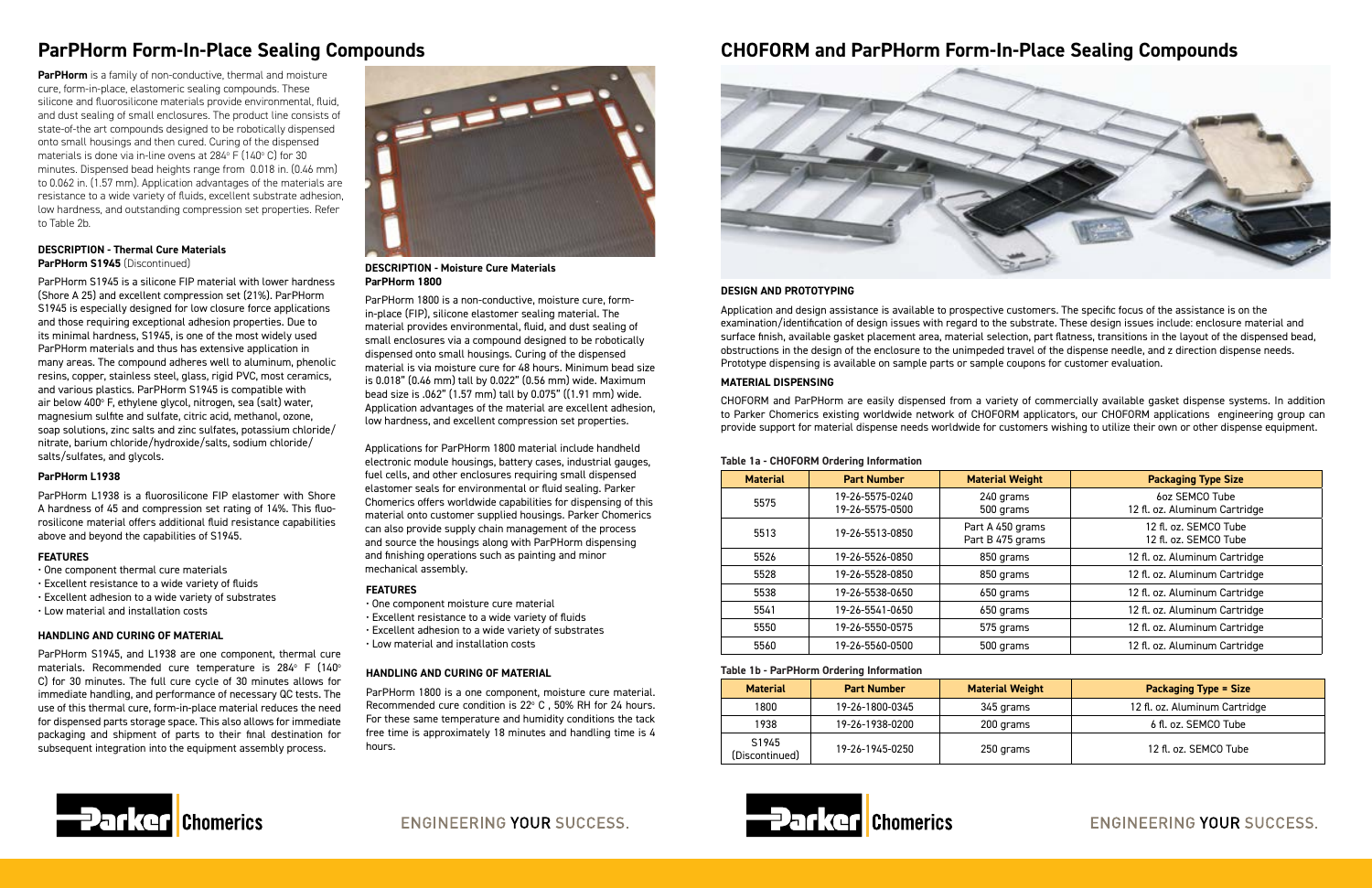**Table 2**

| <b>CHOFORM - Conductive Form-In-Place Gaskets</b>                                                                     |                                    |                            |                                                                                 |                                                                                 |                                                                          |                                                                          |
|-----------------------------------------------------------------------------------------------------------------------|------------------------------------|----------------------------|---------------------------------------------------------------------------------|---------------------------------------------------------------------------------|--------------------------------------------------------------------------|--------------------------------------------------------------------------|
| <b>Typical Properties</b>                                                                                             | <b>Test Procedure</b>              | <b>Units</b>               | CHOFORM®5513                                                                    | CHOFORM® 5541                                                                   | CHOFORM®5550                                                             | CHOFORM®5560                                                             |
| Features                                                                                                              |                                    | $\overline{\phantom{a}}$   | <b>Excellent electrical</b><br>properties and adhesion                          | Corrosion resistant, high<br>Soft Ni/C, corrosion<br>temp<br>resistant          |                                                                          | Excellent corrosion<br>resistance on Aluminum                            |
| <b>Conductive Filler</b>                                                                                              | $\overline{\phantom{a}}$           | $\overline{\phantom{a}}$   | Aq/Cu                                                                           | Ni/C                                                                            | Ni/C                                                                     | Ni/Al                                                                    |
| <b>Resin System</b>                                                                                                   | $\overline{a}$                     | $\overline{a}$             | Silicone                                                                        | Silicone                                                                        | Silicone                                                                 | Silicone                                                                 |
| Number of Components                                                                                                  | $\overline{a}$                     | $\overline{\phantom{a}}$   | $\overline{2}$                                                                  | $\mathbf{1}$                                                                    | $\mathbf{1}$                                                             | $\mathbf{1}$                                                             |
| Cure System                                                                                                           | $\overline{\phantom{a}}$           | $\overline{\phantom{a}}$   | Thermal                                                                         | Thermal                                                                         | Thermal                                                                  | Thermal                                                                  |
| Tack<br>Cure Schedule<br>Free Time<br>Handling Time<br>Full Cure                                                      | $\overline{\phantom{0}}$           |                            | 30 mins @ 140°C<br>30 mins @ 140°C<br>30 mins @ 140°C                           | 30 mins @ 150°C<br>30 mins @ 150°C<br>30 mins @ 150°C                           | 30 mins @ 150°C<br>30 mins @ 150°C<br>30 mins @ 150°C                    | 30 mins @ 150°C<br>30 mins @ 150°C<br>30 mins @ 150°C                    |
| Hardness                                                                                                              | <b>ASTM D 2240</b>                 | Shore A                    | 53                                                                              | 75                                                                              | 55                                                                       | 55                                                                       |
| <b>Tensile Strength</b>                                                                                               | ASTM D 412                         | psi                        | 350                                                                             | 500                                                                             | 175                                                                      | 165                                                                      |
| Elongation                                                                                                            | ASTM D 412                         | $\%$                       | 255                                                                             | 125                                                                             | 175                                                                      | 150                                                                      |
| Specific Gravity                                                                                                      | ASTM D 395                         | $\cdots$                   | 3.4                                                                             | 2.4                                                                             | 2.2                                                                      | 1.8                                                                      |
| <b>Volume Resistivity</b>                                                                                             | Chomerics<br>MAT-1002              | $\Omega$ -cm               | 0.004                                                                           | 0.030                                                                           | 0.035                                                                    | 0.13                                                                     |
| Galvanic Corrosion Resistance Against<br>Alum                                                                         | Chomerics<br>TM-100                | Weight Loss<br>mg          | <b>NR</b>                                                                       | 32                                                                              | 20                                                                       | 4                                                                        |
| *Compression Set 22 hrs @ 70°C                                                                                        | ASTM D 395<br>Method B             | %                          | 28                                                                              | 30                                                                              | 25                                                                       | 25                                                                       |
| Maximum Use Temp                                                                                                      | $\overline{a}$                     | $°C(^oF)$                  | 125 (257)                                                                       | 125 (257)                                                                       | 125 (257)                                                                | 125 (257)                                                                |
| <b>Flammability Rating</b>                                                                                            | <b>UL 94</b>                       | $\overline{\phantom{a}}$   | $V-0$                                                                           | $V-0$                                                                           | $V-0$                                                                    | $V-0$                                                                    |
| <b>Shielding Effectiveness</b><br>(avg 200 MHz - 12 GHz)                                                              | Modified<br><b>IEEE-299</b>        | dB                         | >70                                                                             | >65                                                                             | >65                                                                      | >90                                                                      |
| Adhesion<br>Trivalent Chromate Coating on Alum                                                                        | Chomerics<br>WI 038                | N/cm                       | 20                                                                              | 18                                                                              | 12                                                                       | 6                                                                        |
| Force Deflection @ 30% Compression<br>0.034" x 0.040" sized bead<br>$(0.86$ mm $\times$ 1.02 mm)<br>English<br>Metric | ASTM D 375 Mod<br>ASTM D 375 Mod   | lb-f/in<br>N/cm            | 60<br>105.1                                                                     | 81.0<br>141.8                                                                   | 32.4<br>56.7                                                             | 12.5<br>21.9                                                             |
| Bead Size**<br>Smallest Recommended<br>Largest Recommended (single pass)                                              | Height by Width<br>Height by Width | inches (mm)<br>inches (mm) | $0.018 \times 0.022$ (0.46 $\times$ 0.56)<br>$0.062 \times 0.075$ (1.57 x 1.91) | $0.026 \times 0.032$ (0.66 $\times$ 0.81)<br>$0.059 \times 0.070$ (1.50 x 1.80) | $0.038 \times 0.045$ (0.96 x 1.14)<br>$0.062 \times 0.075$ (1.57 x 1.91) | $0.038 \times 0.045$ (0.96 x 1.14)<br>$0.062 \times 0.075$ (1.57 x 1.91) |
| Shelf Life (bulk material)<br>from Date of Manufacture                                                                | Chomerics                          | Months                     | 6                                                                               |                                                                                 |                                                                          |                                                                          |
| <b>Storage Conditions</b>                                                                                             | Chomerics                          | ۰c                         | Store in freezer @ -10 +/-2                                                     |                                                                                 |                                                                          |                                                                          |

\*Compression set is expressed as a percentage of deflection per ASTM D395 Method B., at 25% deflection. To determine percent recovery, subtract 1/4 of stated compression set value from 100%. For example, in the case of 30% compression set, recovery is 92.5% \*\* Recommended bead size determined using Chomerics standard pneumatic equiptment and off the shelf dispensing needles.





ENGINEERING YOUR SUCCESS.

**Note:** NR - Not Recommended, NA - Not Applicable See Chomerics for product specifications if needed

The user, through their own analysis and testing, is solely responsible for making the final selection of the system and components and assuring that all performance, endurance, maintenance, safety and warning requirements of the application are met. The user must analyze all aspects of the application, follow applicable industry standards, and follow the information concerning the product in the<br>current product cata

| <b>CHOFORM - Conductive Form-In-Place Gaskets</b>                                                               |                                    |                            |                                                                                 |                                                                               |                                                                              |                                                                               |  |
|-----------------------------------------------------------------------------------------------------------------|------------------------------------|----------------------------|---------------------------------------------------------------------------------|-------------------------------------------------------------------------------|------------------------------------------------------------------------------|-------------------------------------------------------------------------------|--|
| <b>Typical Properties</b>                                                                                       | <b>Test Procedure</b>              | Units                      | CHOFORM® 5575                                                                   | CHOFORM® 5526                                                                 | CHOFORM® 5528                                                                | CHOFORM® 5538                                                                 |  |
| Features                                                                                                        | $\overline{a}$                     | $\overline{\phantom{a}}$   | High corrosion resistance on<br>aluminum                                        | High conductivity, excellent<br>grounding and shielding                       | Soft, low closure-force                                                      | Corrosion resistant, small bead                                               |  |
| <b>Conductive Filler</b>                                                                                        | --                                 | $\overline{\phantom{a}}$   | Ag/Al                                                                           | Ag                                                                            | Ag/Cu                                                                        | Ni/C                                                                          |  |
| <b>Resin System</b>                                                                                             | $\overline{\phantom{a}}$           | $\overline{\phantom{a}}$   | Silicone                                                                        | Silicone                                                                      | Silicone                                                                     | Silicone                                                                      |  |
| Number of Components                                                                                            | $\overline{\phantom{a}}$           | $\overline{\phantom{a}}$   | $\mathbf{1}$                                                                    | $\mathbf{1}$                                                                  | $\mathbf{1}$                                                                 | $\mathbf{1}$                                                                  |  |
| Cure System                                                                                                     | Ξ.                                 | $\overline{\phantom{a}}$   | Moisture                                                                        | Moisture                                                                      | Moisture                                                                     | Moisture                                                                      |  |
| Cure Schedule<br><b>Tack Free Time</b><br>Handling Time<br>Full Cure                                            | $\overline{a}$                     | ÷.                         | 18 mins @ 22°C& 50% RH<br>4 hours @ 22° C& 50% RH<br>24 hours @ 22°C & 50% RH   | 18 mins @ 22°C& 50% RH<br>4 hours @ 22° C& 50% RH<br>24 hours @ 22°C & 50% RH | 18 mins @ 22°C& 50% RH<br>4 hours @ 22°C& 50% RH<br>24 hours @ 22°C & 50% RH | 18 mins @ 22°C& 50% RH<br>4 hours @ 22° C& 50% RH<br>4 hours @ 22° C & 50% RH |  |
| <b>Hardness</b>                                                                                                 | <b>ASTM D 2240</b>                 | Shore A                    | 80                                                                              | 38                                                                            | 40                                                                           | 65                                                                            |  |
| <b>Tensile Strength</b>                                                                                         | ASTM D 412                         | psi                        | 180                                                                             | 80                                                                            | 125                                                                          | 325                                                                           |  |
| Elongation                                                                                                      | ASTM D 412                         | $\%$                       | 50%                                                                             | 75                                                                            | 100                                                                          | 65                                                                            |  |
| Specific Gravity                                                                                                | ASTM D 395                         | $\overline{\phantom{a}}$   | 1.9                                                                             | 3.6                                                                           | 3.4                                                                          | 2.2                                                                           |  |
| <b>Volume Resistivity</b>                                                                                       | Chomerics MAT-<br>1002             | $\Omega$ -cm               | 0.010                                                                           | 0.003                                                                         | 0.005                                                                        | 0.050                                                                         |  |
| <b>Galvanic Corrosion Resistance</b><br>Against Alum                                                            | Chomerics TM-100                   | Weight Loss mg             | Not Tested                                                                      | <b>NR</b>                                                                     | <b>NR</b>                                                                    | 10                                                                            |  |
| *Compression Set 22 hrs @<br>70°C                                                                               | ASTM D 395<br>Method B             | %                          | 40%                                                                             | 45                                                                            | 45                                                                           | 45                                                                            |  |
| Maximum Use Temp                                                                                                | Ξ.                                 | °C(PF)                     | 125 (257)                                                                       | 85 (185)                                                                      | 85 (185)                                                                     | 85 (185)                                                                      |  |
| <b>Flammability Rating</b>                                                                                      | <b>UL 94</b>                       | $\overline{a}$             | $V-0$                                                                           | $V-0$                                                                         | $V-0$                                                                        | $V-0$                                                                         |  |
| <b>Shielding Effectiveness</b><br>(avg 200 MHz - 12 GHz)                                                        | Modified<br><b>IEEE-299</b>        | dB                         | 80                                                                              | >100                                                                          | >70                                                                          | >60                                                                           |  |
| Adhesion<br><b>Trivalent Chromate Coating</b><br>on Alum                                                        | Chomerics<br>WI 038                | N/cm                       | 10                                                                              | 9                                                                             | 3.8                                                                          | 9                                                                             |  |
| Force Deflection @<br>30% Compression<br>0.034" x 0.040" sized bead (0.86<br>mm x 1.02 mm)<br>English<br>Metric | ASTM D 375 Mod<br>ASTM D 375 Mod   | lb-f/in<br>N/cm            | 10                                                                              | 15.0<br>26.3                                                                  | 20<br>35.0                                                                   | 28.5<br>49.8                                                                  |  |
| Bead Size**<br>Smallest Recommended<br>Largest Recommended (single<br>pass)                                     | Height by Width<br>Height by Width | inches (mm)<br>inches (mm) | $0.034 \times 0.040$ $(0.86 \times 1.07)$<br>$0.050 \times 0.065$ (1.27 x 1.65) | $0.018 \times 0.022$ (0.46 x 0.56)<br>$0.042 \times 0.049$ (1.07 x 1.24)      | $0.018 \times 0.022$ (0.46 x 0.56)<br>$0.039 \times 0.052$ (1.00x1.32)       | $0.015 \times 0.020$ (0.38 x 0.51)<br>$0.030 \times 0.034$ (0.76 x 0.86)      |  |
| Shelf Life (bulk material) from<br>Date of Manufacture                                                          | Chomerics                          | months                     | 5                                                                               | 6                                                                             | 6                                                                            | 5                                                                             |  |
| <b>Storage Conditions</b>                                                                                       | Chomerics                          | $^{\circ}$ C               | Room temp. 22 +/- 5                                                             | Room temp. 22 +/-5                                                            | Room temp. 21 +/- 5                                                          | Room temp. 22 +/- 5                                                           |  |

\*Compression set is expressed as a percentage of deflection per ASTM D395 Method B., at 25% deflection. To determine percent recovery, subtract 1/4 of stated compression set value from 100%. For example, in the case of 30%

#### **Table 3**

| <b>ParPHorm - Non-Conductive Form-In-Place Gaskets</b>                                                                                                 |                                    |                            |                                                                                  |                                                                          |                                                                                 |  |
|--------------------------------------------------------------------------------------------------------------------------------------------------------|------------------------------------|----------------------------|----------------------------------------------------------------------------------|--------------------------------------------------------------------------|---------------------------------------------------------------------------------|--|
| <b>Typical Properties</b>                                                                                                                              | <b>Test Procedure</b>              | <b>Units</b>               | ParPHorm®1800                                                                    | ParPHorm® S1945-25<br>(DISCONTINUED)                                     | ParPHorm®L1938-45                                                               |  |
| Hardness                                                                                                                                               | ASTM D2240                         | Shore A                    | 20                                                                               | 25                                                                       | 45                                                                              |  |
| <b>Tensile Strength</b>                                                                                                                                | ASTM DD412                         | $(min.)$ (psi)             | 150                                                                              | 277                                                                      | 616                                                                             |  |
| Elongation                                                                                                                                             | ASTM D412                          | %                          | 650                                                                              | 316                                                                      | 271                                                                             |  |
| Specific Gravity                                                                                                                                       | ASTM D297                          | $\sim$                     | 1.4                                                                              | 0.78                                                                     | 1.24                                                                            |  |
| <b>Compression Set</b><br>70 hrs., 25% deflection @ 212° F (100° C)<br>70 hrs. @ 158° F (70° C)<br>2000 hrs. @ Room Temp<br>2000 hrs. @ 158° F (70° C) | ASTM D395 Method B                 | %                          | 35<br>$\sim$                                                                     | 42<br>21<br>$\overline{a}$<br>$\overline{a}$                             | 29<br>14<br>29<br>$\sim$                                                        |  |
| Cure System                                                                                                                                            | $\sim$                             | $\sim$                     | Moisture                                                                         | Thermal                                                                  | Thermal                                                                         |  |
| Cure Schedule<br><b>Tack Free Time</b><br>Handling Time<br>Full Cure                                                                                   | $\sim$                             | $\sim$                     | 18 mins @ 22°C & 50% RH<br>4 hours @ 22° C & 50% RH<br>24 hours @ 22° C & 50% RH | 30 mins @ 140°C<br>30 mins @ 140°C<br>30 mins @ 140°C                    | 30 mins @ 140°C<br>30 mins @ 140°C<br>30 mins @ 140°C                           |  |
| Resin System                                                                                                                                           | $\overline{\phantom{a}}$           | $\sim$                     | Silicone                                                                         | Silicone                                                                 | Fluorosilicone                                                                  |  |
| <b>Bead Size</b><br>Smallest Recommended<br>Largest<br>Recommended (single pass)                                                                       | Height by Width<br>Height by Width | inches (mm)<br>inches (mm) | $0.018 \times 0.022$ (0.46 $\times$ 0.56)<br>$0.050 \times 0.063$ (1.27 x 1.60)  | $0.018 \times 0.022$ (0.46 x 0.56)<br>$0.050 \times 0.063$ (1.27 x 1.60) | $0.018 \times 0.022$ (0.46 $\times$ 0.56)<br>$0.050 \times 0.063$ (1.27 x 1.60) |  |
| Shelf Life (bulk material) from Date of Manufacture                                                                                                    | Chomerics                          | months                     | 4                                                                                | $\ddot{\delta}$                                                          | $\overline{6}$                                                                  |  |
| <b>Storage Conditions</b>                                                                                                                              | Chomerics                          | ۰c                         | Room temp. 21 +/- 5                                                              | Room temp. $21 +/- 5$                                                    | Store in freezer @ -10+/-5                                                      |  |

## **Form-In-Place Selector Guide Form-In-Place Selector Guide**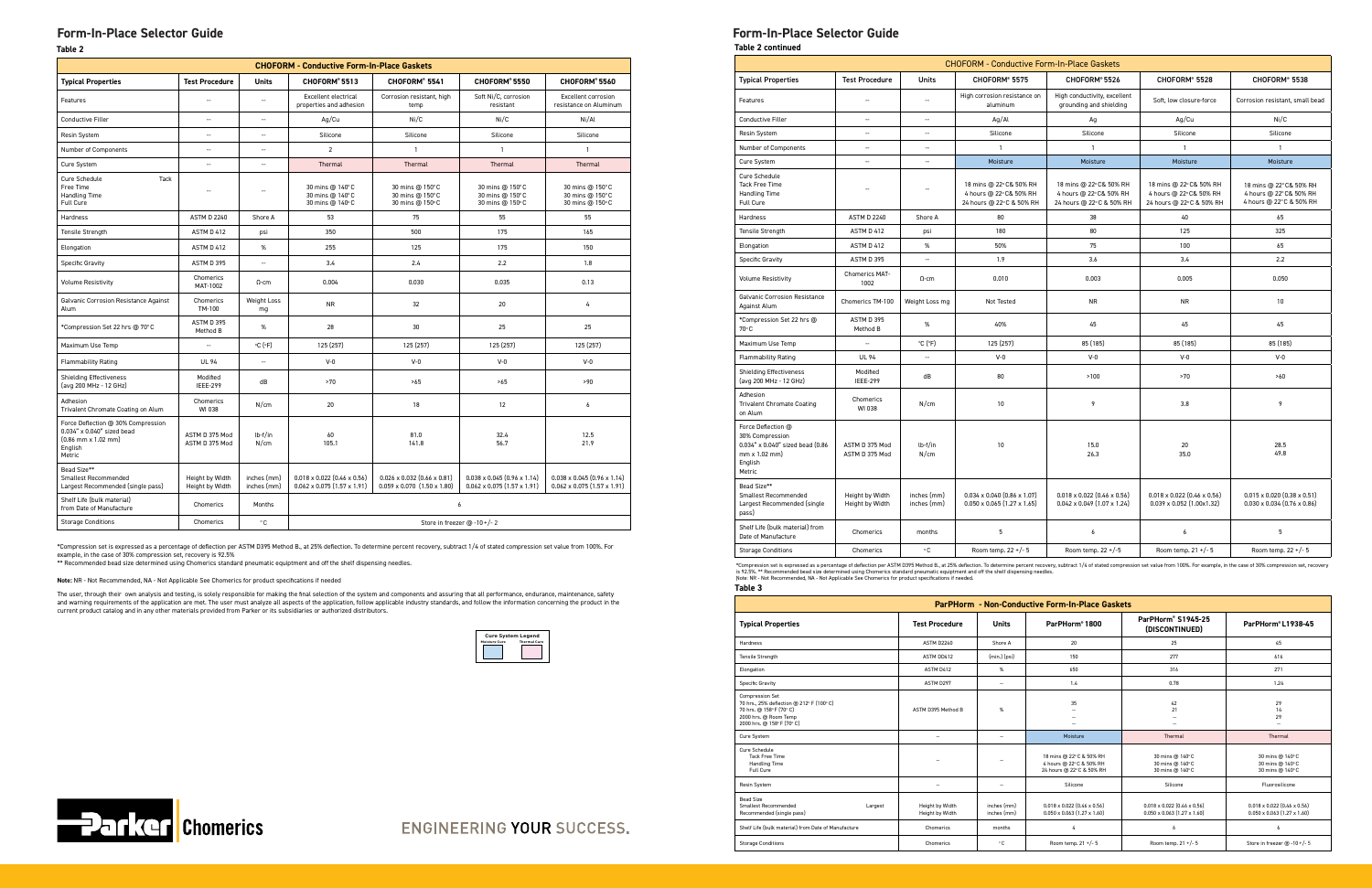**Important Considerations for Optimizing Quality & Production Efficiency**  A shielded housing is an assembly whose quality and performance are functions of all the parts and processes used to produce it.

Whenever possible, Parker Chomerics interfaces on behalf of OEM customers with suppliers of die-cast metal and injectionmolded plastic housings in advance of tool design and production. Detailed guidance is provided on part and tool design, part reproducibility, locating features, tolerances and surface conditions — issues that are key to the quality and economics of robotic gasket dispensing.

Parker Chomerics can act as lead vendor, managing the entire housing supply chain to ensure the best results for OEM customers. The following section provides answers to commonly asked questions, and highlights critical design issues that affect production efficiency and cost.

#### **Housing Material Considerations**

#### **Plastic substrate selection**

If the housing is an injection-molded thermoplastic, the gasket cure temperature is an important parameter. Different thermoplastics soften or stress-relieve at different temperatures.





**Metallic housings** must be treated to remove release agents and machining oils. Aluminum parts should be chromate conversion coated (alodine or irridite) per MIL-DTL-5541 Class 3. Magnesium parts should be protected with Dow 20 modified chrome pickle or equivalent.

**Plastic housings** require metallizing, which may be accomplished by plating, aluminum vacuum deposition or conductive paint. For plating, nickel-copper is preferred. It adheres well, provides 80+ dB of shielding effectiveness, and remains electrically stable over time. If vacuum deposition is chosen, a nitrogen purge is mandatory to ensure good adhesion.



full circle perimeter stop straight run stop **Figure 2** Characteristic appearance of start/stop events

Differences in commercially available conductive paints necessitates testing them with the selected CHOFORM gasketing material. Parker Chomerics CHO-SHIELD® 2056, 610, 2040 and 2044 conductive coatings have been formulated to adhere well and be galvanically compatible with CHOFORM materials. The superior performance and batch-to-batch uniformity of these paints have been extensively demonstrated in these applications. Their high abrasion resistance provides protection during product assembly and use.

**Protective packaging** To avoid cosmetic injuries such as surface scratches, parts should be shipped in compartmentalized plastic or corrugated paper trays. If requested, Parker Chomerics will arrange for specialized packaging to be delivered to the housing manufacturer.

# **Optimizing the Design of CHOFORM Shielded Housing Assemblies**

#### **Surface Preparation**

Metal or plastic surfaces to be gasketed with CHOFORM materials should exhibit electrical surface resistance of <0.01 ohm. They should be clean and free of dirt, oils and organic solvents.

# **Optimizing the Design of CHOFORM Shielded Housing Assemblies**

#### **Gasket Design Considerations Start/Stop Bead Profiles**

Designers should anticipate slight differences in gasket bead cross section in the start/stop zones compared with the very uniform profile produced during steady-state dispensing of straight runs. Figures 2-5 illustrate the nature of these intrinsic differences and the adjusted tolerances in the initiation and termination zones, which are defined as 0.100 inch (2.54 mm) long.

Engineering drawings should reflect a less well-defined gasket profile in start/ stop zones, to facilitate Quality Control inspections of incoming parts. Suggested drawing references appear in Figures 3 and 4.

In programming the dispense path, sufficient flexibility exists to minimize the number of start/stop events and to locate such events where the gasket profile is not critical. Part drawings should identify any areas in which the increased cross section tolerances associated with start/stop zones would create a problem.



#### **Figure 5** Suggested cross sections with height-to-width ratio of 0.85

# **ENGINEERING YOUR SUCCESS.**



**Figure 3 - Top View** Location tolerances for bead initiation & termination zones (cross-sectional view)





**ENGINEERING YOUR SUCCESS.** 





starting event





"T" stop